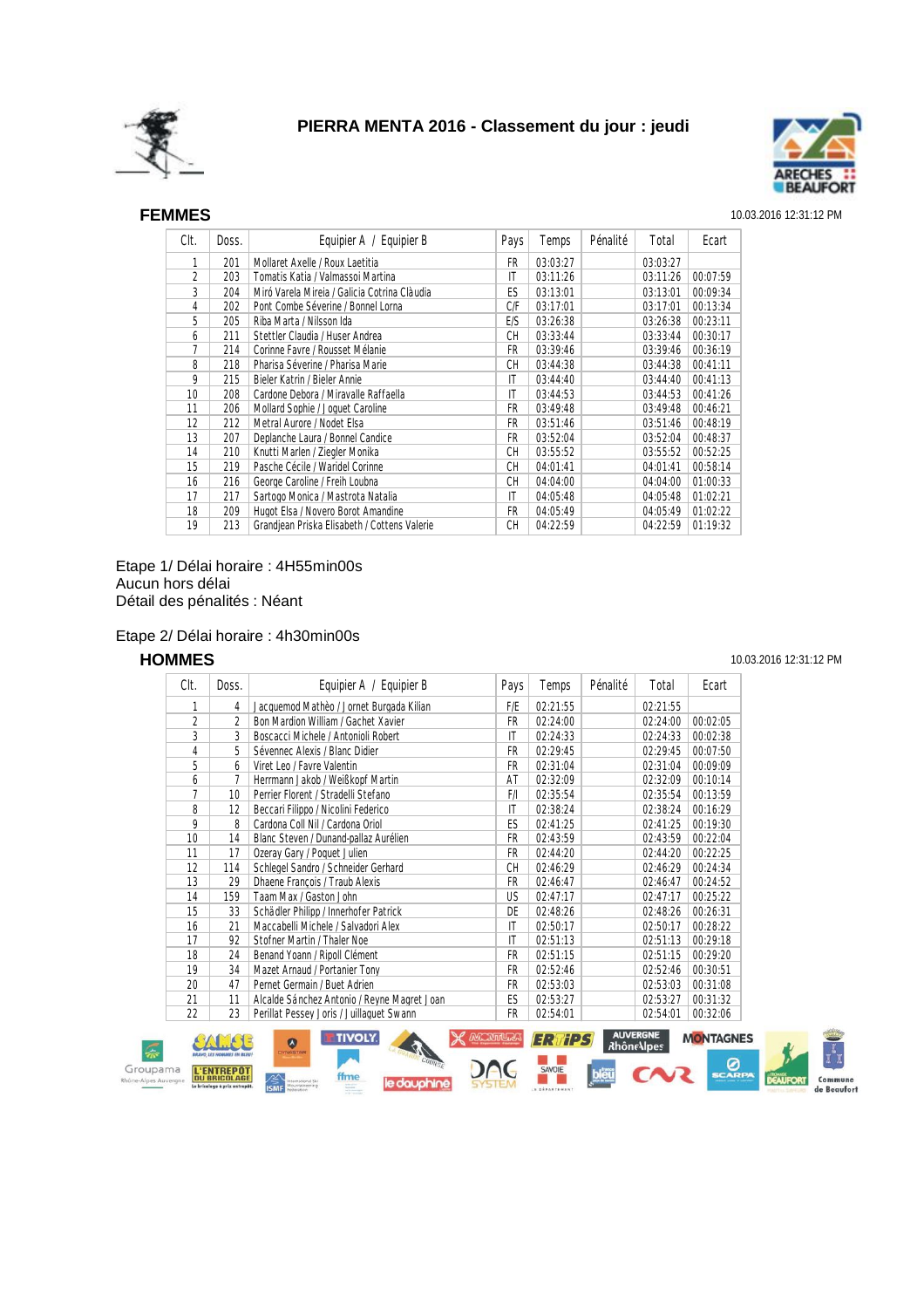



| CIt.     | Doss.    | Equipier A / Equipier B                                                            | Pays       | Temps                | Pénalité | Total                | Ecart                |
|----------|----------|------------------------------------------------------------------------------------|------------|----------------------|----------|----------------------|----------------------|
| 23       | 9        | Rochaix Léo / Bochet Emilien                                                       | FR         | 02:54:43             |          | 02:54:43             | 00:32:48             |
| 24       | 44       | Hochstaffl Marc / Seibald Manuel                                                   | AT         | 02:55:04             |          | 02:55:04             | 00:33:09             |
| 25       | 20       | Spicher Baptiste / Guillet Romain                                                  | CH         | 02:55:21             |          | 02:55:21             | 00:33:26             |
| 26       | 58       | Moalic Ronan / Montagny Sylvain                                                    | FR         | 02:55:33             |          | 02:55:33             | 00:33:38             |
| 27       | 22       | Perrier William / Berchet Rémi                                                     | FR         | 02:56:01             |          | 02:56:01             | 00:34:06             |
| 28       | 42       | Pochat Gedeon / Hug Bastien                                                        | F/C        | 02:56:48             |          | 02:56:48             | 00:34:53             |
| 29       | 15       | Frison-roche Carl / Nantermoz Gregory                                              | FR         | 02:57:06             |          | 02:57:06             | 00:35:11             |
| 30       | 77       | Lastík Juraj / Trizna Lukás                                                        | <b>SVK</b> | 02:57:16             |          | 02:57:16             | 00:35:21             |
| 31       | 88       | Hamilton Paul / Simmons Scott                                                      | US         | 02:57:19             |          | 02:57:19             | 00:35:24             |
| 32       | 80       | Masset Gauthier / Caloz Sébastien                                                  | B/C        | 02:57:24             |          | 02:57:24             | 00:35:29             |
| 33       | 13       | Schornoz Eloi / Brodard David                                                      | CН         | 02:57:30             |          | 02:57:30             | 00:35:35             |
| 34       | 26       | Pommeret Ludovic / Chaix Valery Jean-pierre                                        | FR         | 02:58:49             |          | 02:58:49             | 00:36:54             |
| 35       | 28       | Loret Jérémy / Bombardo Grégory                                                    | FR         | 02:59:31             |          | 02:59:31             | 00:37:36             |
| 36       | 27       | Crausaz Michaël / Fragnière Patrick                                                | CH         | 02:59:52             |          | 02:59:52             | 00:37:57             |
| 37       | 53       | Sautel Florian / Locatelli Baptiste                                                | FR         | 02:59:58             |          | 02:59:58             | 00:38:03             |
| 38       | 180      | Craffonara Lois / Adang Jan Paul                                                   | IT         | 02:59:59             |          | 02:59:59             | 00:38:04             |
| 39       | 16       | Solà Pastoret Marc / Vila Ferrer Gerard                                            | ES         | 03:00:57             |          | 03:00:57             | 00:39:02             |
| 40       | 152      | Von Känel Lukas / Von Kaenel Fabian                                                | CН         | 03:00:58             |          | 03:00:58             | 00:39:03             |
| 41       | 30       | Besses Florent / Brottet Julien                                                    | FR         | 03:02:06             |          | 03:02:06             | 00:40:11             |
| 42       | 103      | Minary Pierre / Romanet Aurélien                                                   | FR         | 03:03:25             |          | 03:03:25             | 00:41:30             |
| 43       | 51       | Bellagamba Alain / Jumere Wilfrid                                                  | FR         | 03:03:40             |          | 03:03:40             | 00:41:45             |
| 44       | 25       | Hivert Francois / Legieda Gregory                                                  | FR         | 03:04:26             |          | 03:04:26             | 00:42:31             |
| 45       | 116      | Gaydon Antoine / Tagand Fabien                                                     | FR         | 03:05:32             |          | 03:05:32             | 00:43:37             |
| 46       | 68       | Pervangher Mirco / Giudici Claudio                                                 | CН         | 03:05:44             |          | 03:05:44             | 00:43:49             |
| 47       | 115      | Socquet Juglard Antoine / Crousaz Adrien                                           | FR         | 03:07:25             |          | 03:07:25             | 00:45:30             |
| 48       | 113      | Combet Antoine / Calame Hugo                                                       | FR         | 03:07:42             |          | 03:07:42             | 00:45:47             |
| 49       | 56       | Thevin Loic / Asserguet Franck                                                     | FR         | 03:07:46             |          | 03:07:46             | 00:45:51             |
| 50       | 39       | Zijp David / Poncet David                                                          | FR         | 03:07:53             |          | 03:07:53             | 00:45:58             |
| 51       | 70       | Saint-martin Pantxo / Sans Mickael                                                 | FR         | 03:08:18             |          | 03:08:18             | 00:46:23             |
| 52       | 134      | Dubois Baptiste / Rollier Brice                                                    | CН         | 03:09:10             |          | 03:09:10             | 00:47:15             |
| 53       | 54       | Rodriguez Jean / Rodriguez Antoine                                                 | FR         | 03:10:11             |          | 03:10:11             | 00:48:16             |
| 54       | 170      | Bader Vincent / Ramel Alain                                                        | CH         | 03:10:18             |          | 03:10:18             | 00:48:23             |
| 55       | 36       | Claudepierre Lionel / Troussel Antoine                                             | FR         | 03:10:39             |          | 03:10:39             | 00:48:44             |
| 56       | 18       | Carrere Christophe / Monnereau Florian                                             | FR         | 03:10:57             |          | 03:10:57             | 00:49:02             |
| 57       | 149      | Pueyo Thomas / Daque Théo                                                          | FR         | 03:11:00             |          | 03:11:00             | 00:49:05             |
| 58       | 38       | Rouquairol Jonathan / Vallier Sebastien                                            | FR         | 03:11:21             |          | 03:11:21             | 00:49:26             |
| 59       | 46       | Negroni Manuel / Bondioli Marzio                                                   | IT         | 03:11:44             |          | 03:11:44             | 00:49:49             |
| 60       | 32       | Pollet-villard François / Marullaz Vincent                                         | FR         | 03:11:50             |          | 03:11:50             | 00:49:55             |
| 61       | 97       | Bouzon Lionel / Girardo François Xavier                                            | FR         | 03:12:51             |          | 03:12:51             | 00:50:56             |
| 62       | 43       | Vila Bonell Marc / Prost Andreu                                                    | A/F        | 03:12:57             |          | 03:12:57             | 00:51:02             |
| 63       | 55       | Thomas Koller / Holzer Manfred                                                     | AT         | 03:13:00             |          | 03:13:00             | 00:51:05             |
| 64       | 31       | Gabioud Candide / Gabioud Jules-henri                                              | CН         | 03:13:07             |          | 03:13:07             | 00:51:12             |
| 65       | 41       | Tirapu Corera Javier / Cabal García Ignacio                                        | ES         | 03:13:08             |          | 03:13:08             | 00:51:13             |
| 66       | 48       | Bardsley Ben / Wild Finlay                                                         | GB         | 03:13:32             |          | 03:13:32             | 00:51:37             |
| 67       | 153      | Aberer David / Hagspiel Elias                                                      | AT         | 03:14:18             |          | 03:14:18             | 00:52:23             |
| 68       | 49       | Bartet Jonathan / Quintin Loic                                                     | FR         | 03:14:37             |          | 03:14:37             | 00:52:42             |
| 69       | 57       | Rossell Falco Jordi / Pou Farre Pep                                                | AD         | 03:15:06             |          | 03:15:06             | 00:53:11             |
| 70       | 107      | Barberoux Alexandre / Montel Jonas                                                 | FR         | 03:15:57             |          | 03:15:57             | 00:54:02             |
| 71<br>72 | 78<br>52 | Deronzier Esteban / Colin Aurélien<br>Freixinet Xavier / Miquelez Parcerisa Robert | FR<br>ES   | 03:16:13<br>03:16:55 |          | 03:16:13<br>03:16:55 | 00:54:18<br>00:55:00 |
| 73       | 100      | Hug Bernhard / Biffiger Christian                                                  | СH         |                      |          | 03:17:06             |                      |
| 74       | 131      | Azzolin Frederic / Paiani Jean Lou                                                 | FR         | 03:17:06<br>03:17:47 |          | 03:17:47             | 00:55:11<br>00:55:52 |
| 75       | 81       | Neyron François / Lagier Dorian                                                    | FR         | 03:18:04             |          | 03:18:04             | 00:56:09             |
| 76       | 37       | Prado Angel / Blanco Fernández Antonio                                             | ES         | 03:19:23             |          | 03:19:23             | 00:57:28             |
|          |          |                                                                                    |            |                      |          |                      |                      |

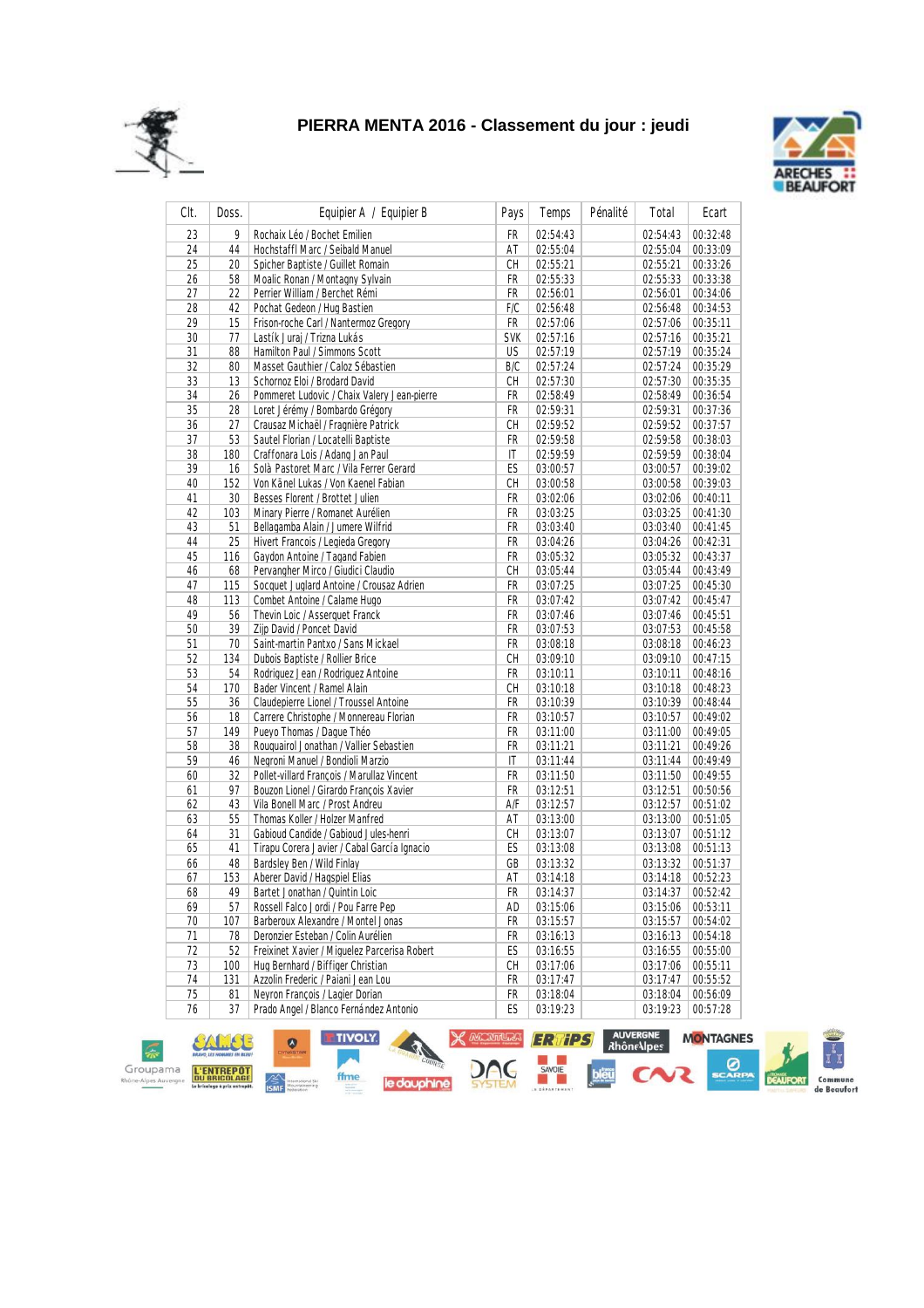



| CIt. | Doss. | Equipier A / Equipier B                       | Pays       | Temps    | Pénalité | Total    | Ecart    |
|------|-------|-----------------------------------------------|------------|----------|----------|----------|----------|
| 76   | 50    | Garreta Puyol Gerard / Masdeu Alex            | ES         | 03:19:23 |          | 03:19:23 | 00:57:28 |
| 78   | 167   | Breitler Vincent / Mottier Alain              | CH         | 03:19:39 |          | 03:19:39 | 00:57:44 |
| 79   | 101   | Barthelemy Matthieu / Vial Stephane           | FR         | 03:20:03 |          | 03:20:03 | 00:58:08 |
| 80   | 177   | Patart Julien / Schmit François               | FR         | 03:21:19 |          | 03:21:19 | 00:59:24 |
| 81   | 69    | Berthoud Yves / Mottier Benoît                | СH         | 03:21:53 |          | 03:21:53 | 00:59:58 |
| 82   | 83    | Lariz Iñigo / Alzelai Igor                    | ES         | 03:22:29 |          | 03:22:29 | 01:00:34 |
| 83   | 75    | Vendrell Joan Maria / Otxoa Biain Aitor       | ES         | 03:22:30 |          | 03:22:30 | 01:00:35 |
| 84   | 60    | Vionnet Fuasset Alexandre / Nantermoz Thomas  | FR         | 03:22:31 |          | 03:22:31 | 01:00:36 |
| 85   | 127   | Gaian Jan / Leitner Miroslav                  | <b>SVK</b> | 03:22:36 |          | 03:22:36 | 01:00:41 |
| 86   | 124   | Gaudry Loïc / Le Baher Samuel                 | FR         | 03:22:48 |          | 03:22:48 | 01:00:53 |
| 87   | 137   | Duc Stéphane / Ravier Serge                   | FR         | 03:22:49 |          | 03:22:49 | 01:00:54 |
| 88   | 118   | Borgogno Julien / Brun Julien                 | FR         | 03:23:46 |          | 03:23:46 | 01:01:51 |
| 89   | 99    | Buffet Sylvain / Mazan Frédéri                | FR         | 03:23:51 |          | 03:23:51 | 01:01:56 |
| 90   | 168   | Jahn Rainer / Leiter Christoph                | DE         | 03:23:52 |          | 03:23:52 | 01:01:57 |
| 91   | 102   | Gracia Martinez Santiago / Roy Latras Carlos  | ES         | 03:23:54 |          | 03:23:54 | 01:01:59 |
| 91   | 136   | Suciu Ionel / Baquet Jean-charles             | R/F        | 03:23:54 |          | 03:23:54 | 01:01:59 |
| 93   | 95    | Clavien Guillaume / Moix Marc                 | CH         | 03:24:15 |          | 03:24:15 | 01:02:20 |
| 94   | 104   | Bette Jean-christophe / Pellier-cuit Philippe | FR         | 03:24:32 |          | 03:24:32 | 01:02:37 |
| 95   | 121   | Mottaz Valentin / Kunze Marc                  | CH         | 03:24:55 |          | 03:24:55 | 01:03:00 |
| 96   | 106   | Rousset Guillaume / Pedro Claude              | FR         | 03:25:52 |          | 03:25:52 | 01:03:57 |
| 97   | 84    | Werv Laurent / Fischer Arnaud                 | FR         | 03:26:25 |          | 03:26:25 | 01:04:30 |
| 98   | 179   | Vanzetta Tiziano / Delvai Mauro               | IT         | 03:27:42 |          | 03:27:42 | 01:05:47 |
| 99   | 62    | <b>Bugnard Bastien / Moret Kevin</b>          | CH         | 03:27:44 |          | 03:27:44 | 01:05:49 |
| 100  | 112   | Sauteur Simon / Wyssmuller Loric              | CH         | 03:28:35 |          | 03:28:35 | 01:06:40 |
| 101  | 185   | Truchet Christophe / Garin Vincent            | FR         | 03:28:40 |          | 03:28:40 | 01:06:45 |
| 102  | 74    | Maïno Nicolas / Richoz Nicolas                | F/C        | 03:29:17 |          | 03:29:17 | 01:07:22 |
| 103  | 89    | Roos Fabrice / Molli Didier                   | FR         | 03:29:36 |          | 03:29:36 | 01:07:41 |
| 104  | 93    | Burnet Nicolas / Cayen Christophe             | FR         | 03:30:20 |          | 03:30:20 | 01:08:25 |
| 105  | 176   | Fatton Didier / Gansterer Martin              | C/A        | 03:30:58 |          | 03:30:58 | 01:09:03 |
| 106  | 135   | Tropiano Andrea / Picco Pietro                | IT         | 03:31:03 |          | 03:31:03 | 01:09:08 |
| 107  | 162   | Roux Thibaud / Giraud-telme Yvan              | FR         | 03:31:57 |          | 03:31:57 | 01:10:02 |
| 108  | 126   | Frutaz Luca / Giannelli Emmanuele             | IT         | 03:32:09 |          | 03:32:09 | 01:10:14 |
| 109  | 140   | Masson Alexandre / Quillery Arnaud            | FR         | 03:32:43 |          | 03:32:43 | 01:10:48 |
| 110  | 67    | Vioud Jerome / Plisson Sébastien              | FR         | 03:33:04 |          | 03:33:04 | 01:11:09 |
| 111  | 94    | Borettaz Massimo / Cavagnet Elvin             | IT         | 03:33:05 |          | 03:33:05 | 01:11:10 |
| 112  | 73    | Da Mouta Cyril / Arvinberod Marc              | FR         | 03:33:33 |          | 03:33:33 | 01:11:38 |
| 113  | 148   | Lochmatter Patrick / Willisch Marco           | СH         | 03:33:36 |          | 03:33:36 | 01:11:41 |
| 114  | 108   | Ghisalberti Alessandro / Bolis Matteo         | IT         | 03:34:14 |          | 03:34:14 | 01:12:19 |
| 115  | 169   | Pharisa Jérémie / Pharisa Jacques             | CH         | 03:34:58 |          | 03:34:58 | 01:13:03 |
| 116  | 91    | Karpierz Karol / Krygowski Piotr              | PL         | 03:35:21 |          | 03:35:21 | 01:13:26 |
| 117  | 138   | Morvan Thibaut / Pretot Eric                  | FR         | 03:35:25 |          | 03:35:25 | 01:13:30 |
| 118  | 82    | Sarasola Joseba / Olaso Angel                 | ES         | 03:35:33 |          | 03:35:33 | 01:13:38 |
| 119  | 35    | Hairon Nicolas / Hairon Nicolas               | FR         | 03:35:42 |          | 03:35:42 | 01:13:47 |
| 119  | 146   | Gendre Steve / Turrillot Eloi                 | FR         | 03:35:42 |          | 03:35:42 | 01:13:47 |
| 121  | 184   | Giuliano Alberto Matteo / Rolfo Roberto       | IT         | 03:36:43 |          | 03:36:43 | 01:14:48 |
| 122  | 120   | Dulac Vincent / Gillet Francis                | <b>FR</b>  | 03:36:49 |          | 03:36:49 | 01:14:54 |
| 123  | 161   | Favre Sébastien / Schuwey Philippe            | СH         | 03:37:08 |          | 03:37:08 | 01:15:13 |
| 124  | 59    | L'herpiniere Tarka / Barnes Christopher       | GB         | 03:37:15 |          | 03:37:15 | 01:15:20 |
| 125  | 163   | Mollaret Bruno / Nave Benoit                  | FR         | 03:37:22 |          | 03:37:22 | 01:15:27 |
| 126  | 122   | Teribat Fabien / Fulconis David               | FR         | 03:38:04 |          | 03:38:04 | 01:16:09 |
| 127  | 125   | Gachet Florimond / Shand Christopher          | FR         | 03:38:06 |          | 03:38:06 | 01:16:11 |
| 128  | 150   | Bonneau Laurent / Henri Sébastien             | FR         | 03:39:35 |          | 03:39:35 | 01:17:40 |
| 129  | 123   | Ceresoli Luca / Fodrini Matteo                | IT         | 03:39:36 |          | 03:39:36 | 01:17:41 |
| 130  | 119   | Viard-gaudin Timothée / Hivert Jérôme         | FR         | 03:39:39 |          | 03:39:39 | 01:17:44 |
|      |       |                                               |            |          |          |          |          |

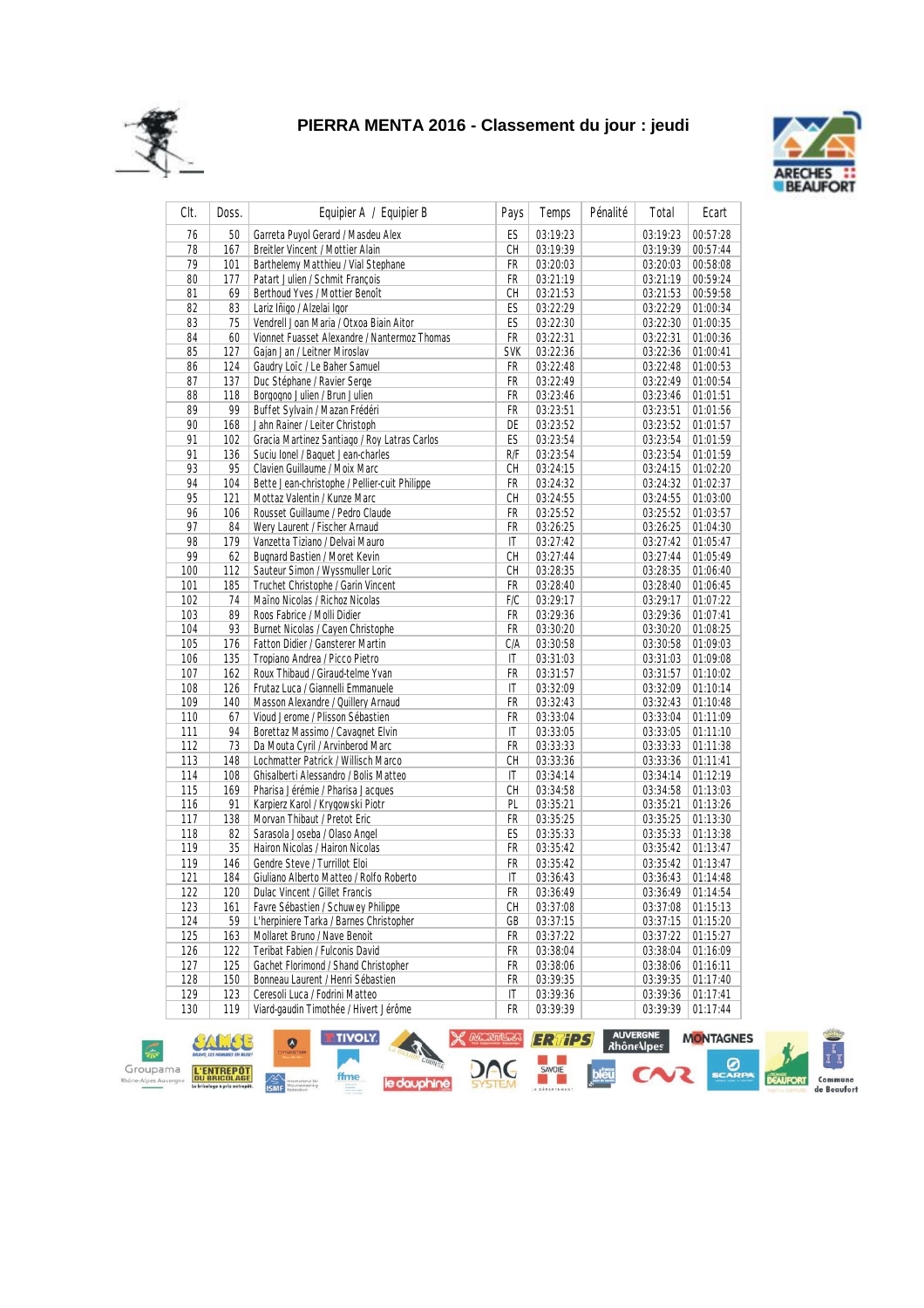



| CIt. | Doss.     | Equipier A / Equipier B                                              | Pays                   | Temps    | Pénalité | Total           | Ecart    |
|------|-----------|----------------------------------------------------------------------|------------------------|----------|----------|-----------------|----------|
| 131  | 181       | Thibault Guillaume / Mulliez Olivier                                 | FR                     | 03:40:11 |          | 03:40:11        | 01:18:16 |
| 132  | 117       | Puig Guerra Ignacio / Palomares Jordi                                | ES                     | 03:40:42 |          | 03:40:42        | 01:18:47 |
| 133  | 65        | Serasset Aurelien / D'agostino Kévin                                 | FR                     | 03:40:48 |          | 03:40:48        | 01:18:53 |
| 134  | 71        | Humphries Michael / Sierro Gilles                                    | G/C                    | 03:40:51 |          | 03:40:51        | 01:18:56 |
| 135  | 129       | Gerber Cédric / Morlet Vincent                                       | C/F                    | 03:40:58 |          | 03:40:58        | 01:19:03 |
| 136  | 105       | Vorlet Michel / Verdan Christophe                                    | CH                     | 03:41:11 |          | 03:41:11        | 01:19:16 |
| 137  | 187       | De Courten Damien / De Candolle Charles                              | СH                     | 03:41:19 |          | 03:41:19        | 01:19:24 |
| 138  | 145       | Krebs Thomas / Buchs Jean-marc                                       | F/C                    | 03:41:27 |          | 03:41:27        | 01:19:32 |
| 139  | 144       | Monnet Hervé / Ferrand David                                         | FR                     | 03:41:29 |          | 03:41:29        | 01:19:34 |
| 140  | 154       | Paoli Jean Christophe / Vincenti Cyrille                             | FR                     | 03:42:00 |          | 03:42:00        | 01:20:05 |
| 141  | 174       | Dal-zotto Ludovic / Mopty Benoit                                     | FR                     | 03:42:26 |          | 03:42:26        | 01:20:31 |
| 142  | 86        | Grandjean Sébastien / Court Christian                                | CH                     | 03:42:28 |          | 03:42:28        | 01:20:33 |
| 143  | 110       | Etienne Fabrice / Lussiana Jean Christophe                           | B/F                    | 03:44:16 |          | 03:44:16        | 01:22:21 |
| 144  | 40        | Geydet Nicolas / Montegani Léo                                       | FR                     | 03:44:35 |          | 03:44:35        | 01:22:40 |
| 145  | 96        | Perrier Sébastien / Losappio Marion                                  | FR                     | 03:44:49 |          | 03:44:49        | 01:22:54 |
| 146  | 165       | Juillaquet Daniel / Juillaquet Robin                                 | FR                     | 03:44:52 |          | 03:44:52        | 01:22:57 |
| 147  | 111       | Pieropan Laurent / Bovet Ruben                                       | $\mathsf{I}\mathsf{T}$ | 03:45:46 |          | 03:45:46        | 01:23:51 |
| 148  | 66        | Ferran Basile / Assant Olivier                                       | FR                     | 03:46:31 |          | 03:46:31        | 01:24:36 |
| 149  | 61        | Goyer Julien / Ferry Michel                                          | FR                     | 03:46:37 |          | 03:46:37        | 01:24:42 |
| 150  | 189       | Sylvia Berghammer / Schweinberger Daniel                             | D/A                    | 03:46:38 |          | 03:46:38        | 01:24:43 |
| 151  | 178       | Dossin Sylvain / Marie Jeremy                                        | FR                     | 03:46:53 |          | 03:46:53        | 01:24:58 |
| 152  | 98        | Gachet Arnaud / Marchandise Chloé                                    | FR                     | 03:48:09 |          | 03:48:09        | 01:26:14 |
| 153  | 182       | Olivi Andrea / Celeghini Federico                                    | IT                     | 03:49:27 |          | 03:49:27        | 01:27:32 |
| 154  | 160       | Riva Diego / Cervo Mauro                                             | IT                     | 03:50:22 |          | 03:50:22        | 01:28:27 |
| 155  | 79        | Gugole Diego / Magnabosco Davide                                     | IT                     | 03:50:23 |          | 03:50:23        | 01:28:28 |
| 156  | 156       | Pagnini Stefano / Anderle Giovanni                                   | $\mathsf{I}\mathsf{T}$ | 03:50:51 |          | 03:50:51        | 01:28:56 |
| 157  | 143       | Géhant Eric / Speckbacher Alain                                      | FR                     | 03:51:08 |          | 03:51:08        | 01:29:13 |
| 158  | 72        | Mougin Stephane / Renaud Christophe                                  | FR                     | 03:51:10 |          | 03:51:10        | 01:29:15 |
| 159  | 175       | Senn Martina / Bachmann Rainer                                       | AT                     | 03:52:35 |          | 03:52:35        | 01:30:40 |
| 160  | 147       | Arnaud Sylvain / Roth Yoann                                          | FR                     | 03:52:47 |          | 03:52:47        | 01:30:52 |
| 161  | 128       | Ferraris Giovanni / Caucino Roberto                                  | IT                     | 03:52:51 |          | 03:52:51        | 01:30:56 |
| 162  | 183       | Clarasó Vallcorba Alex / Garcia Guimera David                        | ES                     | 03:54:37 |          | 03:54:37        | 01:32:42 |
| 163  | 139       | Cames Malmierca Oscar / Ferrer Joan                                  | ES                     | 03:54:49 |          | 03:54:49        | 01:32:54 |
| 164  | 157       | Closson Maxime / Favre Maxime                                        | FR                     | 03:55:49 |          | 03:55:49        | 01:33:54 |
| 165  | 172       | Bellabouvier Christian / Fromaget Pierre                             | FR                     | 03:55:55 |          | 03:55:55        | 01:34:00 |
| 166  | 158       | Haberstich Renaud / Berdugo Serge                                    | FR                     | 03:56:01 |          | 03:56:01        | 01:34:06 |
| 167  | 173       | Bastard Jacques / Drago Beltran Frederic                             | FR                     | 03:56:06 |          | 03:56:06        | 01:34:11 |
| 168  | 130       | Teypaz Daniel / Mallinjoud Philippe                                  | FR                     | 03:57:11 |          | 03:57:11        | 01:35:16 |
| 169  | 151       | Lille Frederic / Taunay Franck                                       | FR                     | 03:59:41 |          | 03:59:41        | 01:37:46 |
| 170  | 171       | Johannes Schmid / Mühlbauer Michael                                  | DE                     | 03:59:46 |          | 03:59:46        | 01:37:51 |
| 171  | 133       | Roussat Jean-baptiste / Leuenberger Vincent                          | FR                     | 04:00:06 |          | 04:00:06        | 01:38:11 |
| 172  | 190       | Brottet Marie / Cordeuil Dominique                                   | FR                     | 04:00:08 |          | 04:00:08        | 01:38:13 |
| 173  | 109       | Martin Guillaume / Thevenoud Jean Noel                               | FR                     | 04:00:43 |          | 04:00:43        | 01:38:48 |
| 174  | 155       | Borghese François / Duverlie Benoit                                  | FR                     | 04:01:41 |          | 04:01:41        | 01:39:46 |
| 175  | 166       | Ayerbe Alain / Mouneyres Fabrice                                     | FR                     | 04:07:04 |          | 04:07:04        | 01:45:09 |
| 176  | 87        | Constancias Christophe / Bagnères Olivier                            | FR                     | 04:07:15 |          | 04:07:15        | 01:45:20 |
| 177  | 141       | Brunton Alastair / Beddow Robert                                     | G/N                    | 04:07:58 |          | 04:07:58        | 01:46:03 |
| 178  | 63        | Carrara Giuseppe / Carrara Elia<br>Poirier Daniel / Ladouceur Martin | IT                     | 04:08:49 |          | 04:08:49        | 01:46:54 |
| 179  | 142<br>76 | Chamoux Benjamin / Zanaroli Antoine                                  | СA<br>FR               | 04:18:35 |          | 04:18:35<br>ABD | 01:56:40 |
|      | 1         | Lenzi Damiano / Eydallin Matteo                                      | IT                     |          |          |                 |          |
|      | 19        | Brodard Maxime / Remy Cédric                                         | CH                     |          |          | ABD<br>ABD      |          |
|      | 45        | Antonioli Daniel / Tiraboschi Richard                                | IT                     |          |          | ABD             |          |
|      | 64        | Heiß Sebastian / Hipp Cornelius                                      | DE                     |          |          | ABD             |          |
|      |           |                                                                      |                        |          |          |                 |          |